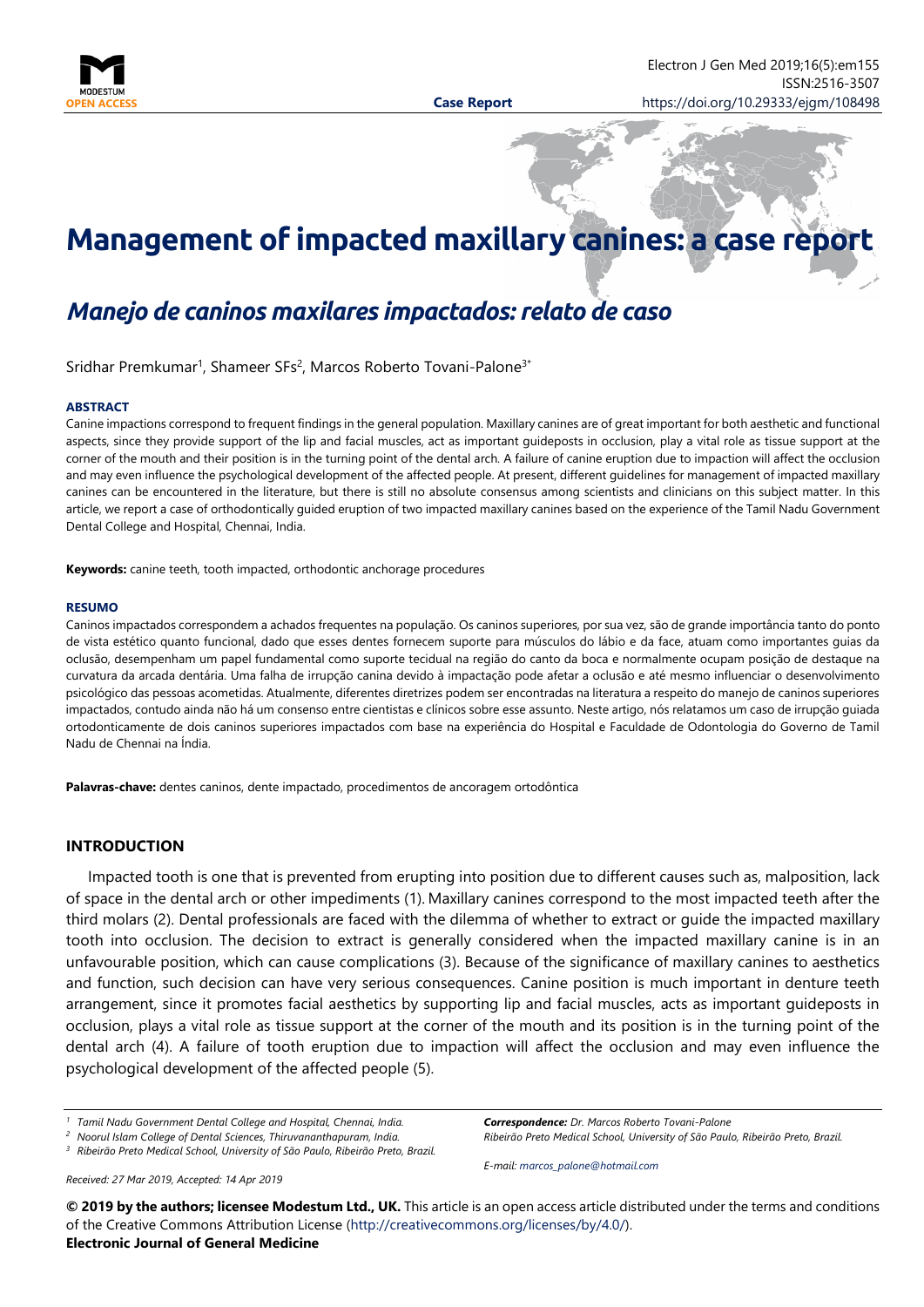

**Figure 1:** *(A, B, C and D) Pretreatment intraoral photographs*

Currently there are different guidelines for management of impacted maxillary canine published in the literature (6,7). However, until now, there is still no absolute consensus among scientists and clinicians on the choice of the best treatment protocols for each case. Here, we report a case of orthodontically guided eruption of two impacted maxillary canines based on the experience of the Tamil Nadu Government Dental College and Hospital, Chennai, India.

# **CASE REPORT**

A 17-year-old female patient came to the Department of Orthodontics of the Tamil Nadu Government Dental College and Hospital, Chennai, India with the chief complaint of missing teeth in the upper arch. No relevant medical and dental history was recorded. She was mesomorphic with an average face height. The patient, moreover, had a convex facial profile, average nasolabial angle and an average mentolabial sulcus.

Intraoral clinical examination showed asymmetric maxillary and mandibular arches, crowding in the anterior region, absence of both the right and left upper canines (**Figures 1A**, **1B**, **1C** and **1D**), Angle's Class I molar relation and a spaced maxillary arch (**Figures 1A**, **1C** and **1D**). There was also mild incisor proclination with an overjet of about 4 mm (**Figures 1C** and **1D**). The facial midline did not coincide with maxillary and mandibular midline, and the maxillary dental midline was deviated by 1mm to the right side (**Figure 1A**).

**Investigations:** Extra oral and intraoral photographs, study models, intra-oral periapical radiographs, maxillary occlusal radiographs, lateral cephalometric radiograph, panoramic radiograph, functional examination and cone beam computed tomography of the maxillofacial region were conducted. The patient had a normal swallowing pattern, the mandible moved upwards and forwards on closure, 2 mm of incisor exposure at rest and 100% incisor exposure during smile.

Study model analysis confirmed the clinical findings, showing the maxillary midline shifted 1 mm towards the patient's right side. Cephalometric analysis revealed class I skeletal relationship (ANB= 3.5˚, BO ahead of AO by 0.5mm), orthognathic maxilla (SNA=  $83.5^\circ$ , N perp A = 1 mm) and orthognathic mandible (SNB=  $80^\circ$ , N perp pog = 0 mm) in relation to anterior cranial base. Maxillary incisors presented a minimal increase in axial inclination (⊥1 to NA= 28° and ⊥1 to NA= 4 mm), while mandibular incisors showed a normal axial inclination (T 1 to NB=26° and T 1 to NB=5 mm).

# **DIAGNOSTIC AND EVALUATION OF THE MAXILLARY CANINES**

### **Clinical Assessment**

Visual inspection revealed presence of canine bulge between the lateral incisor and first premolar on the right side (**Figure 2A**). However, the canine bulge was neither visible nor palpable on the left side and there was a mesial and buccal angulation of the lateral incisor (**Figure 2B**).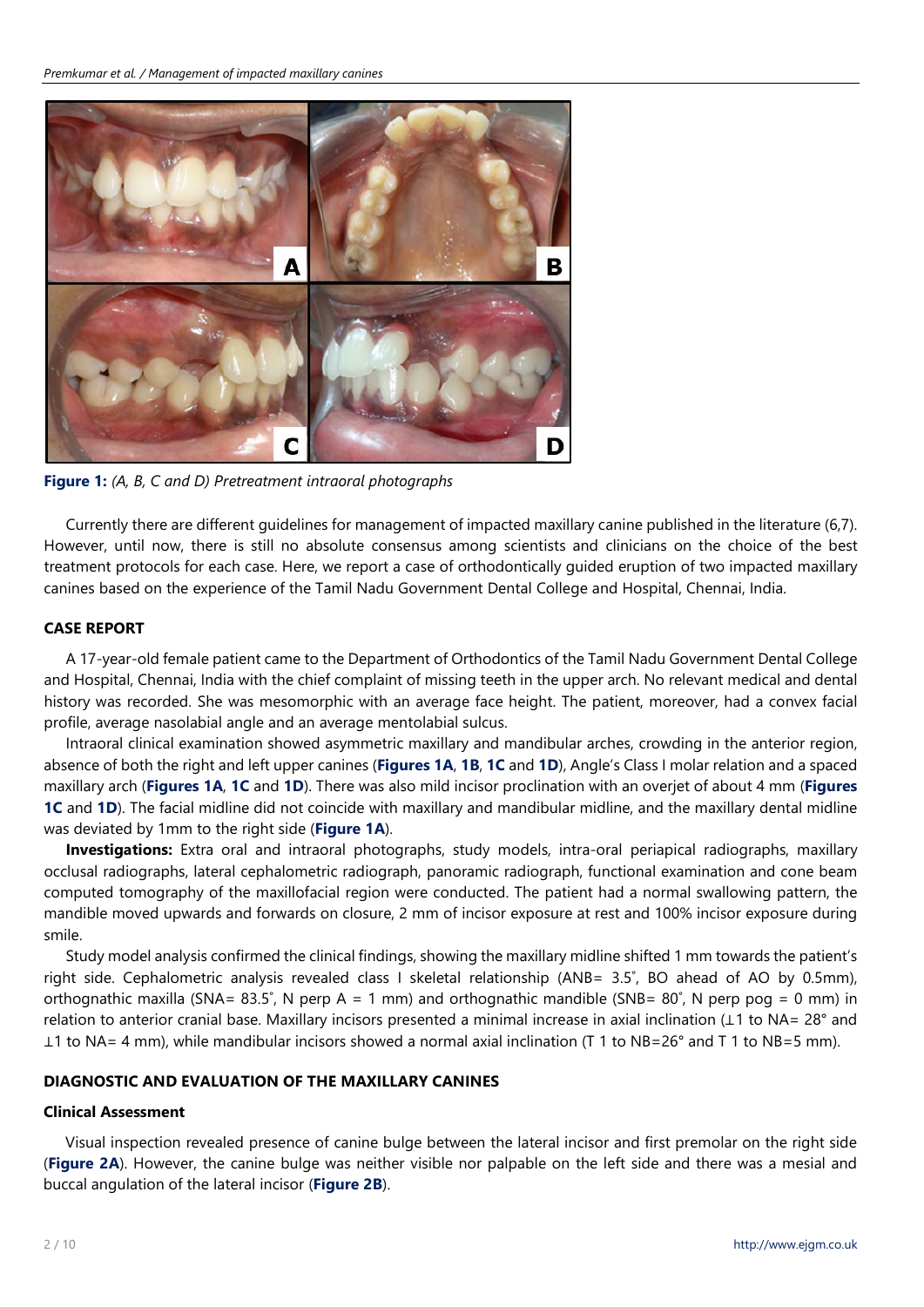

Figure 2: (A) Presence of a canine bulge on the right side. (B) Absence of this structure on the left side



**Figure 3:** Radiographic assessment of the left maxillary canine. (A) Horizontal, (B) vertical and (C) angular assessments *revealed that the tooth was in an unfavourable position for orthodontic treatment*

# **Prognostic Evaluation**

Different aspects of canine position were assessed by radiographs. The prognostic factors investigated by McSherry (8), Pitt, Hamdan and Rock (9) and Counihan, Al-Awadhi and Butler were used as references (10).

- $\triangleright$  The amount the canine crown that horizontally overlaps the adjacent incisor. In our patient, the left canine was closer to the midline, and not overlapping the adjacent lateral incisor, but the central incisor (**Figure 3A**), which suggested a poor prognosis.
- $\triangleright$  Vertical height of the canine crown. In this case report, the crown of the left canine was located more than halfway up the root of the central incisor but less than the full length of the root of this tooth (**Figure 3B**), indicating an average prognosis.
- $\triangleright$  Canine angulation to the midline. In this patient, the canines were angulated 30<sup>0</sup> and 8<sup>0</sup>to the midline on the left and right sides respectively (**Figure 3C**), which suggested an average prognosis to the left canine and a good prognosis to the right canine.
- $\triangleright$  The position of the canine root apex in the horizontal plane. Cone beam computed tomography revealed that the left canine root apex was positioned above the normal canine position (**Figure 4**), indicating a good prognosis.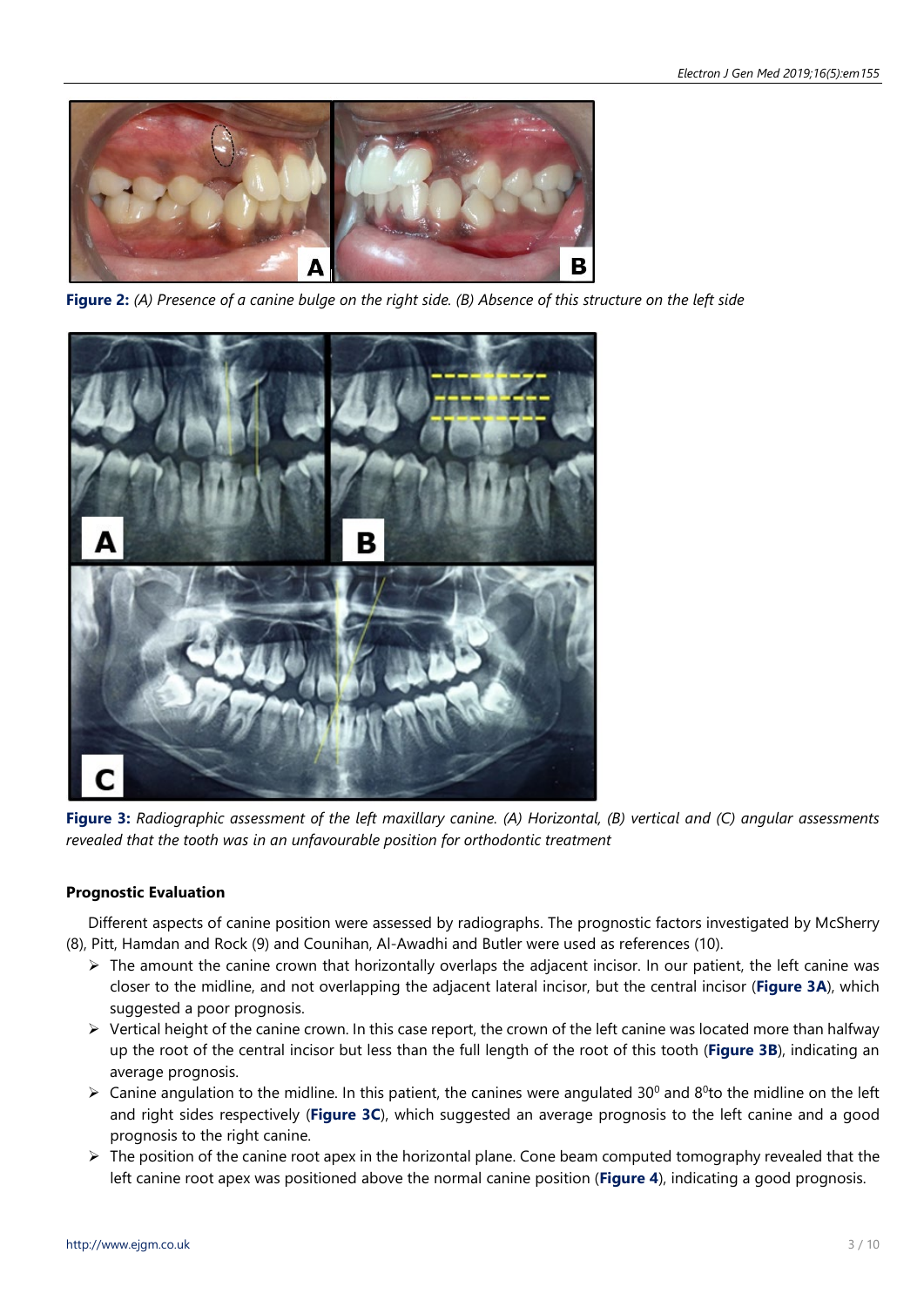*Premkumar et al. / Management of impacted maxillary canines*



**Figure 4:** *Cone beam computed tomography*

 $\triangleright$  Ericson and Kurol in 1988 defined number of sectors to denote different types of impaction (11). The left canine cusp tip was located in the sector 1 with an angulation of  $29^0$ , suggesting a poor prognosis.

The case was diagnosed as Angle's Class I malocclusion on a class I skeletal base with an orthognathic maxilla associated with an orthognathic mandible, upper and lower anterior crowding, with impaction of right maxillary canine and left canine with favourable and unfavourable prognostics respectively.

# **Therapeutic Focus and Treatment**

The patient was very concerned about aesthetics. She was apprehensive regarding the extraction of the left maxillary canine that was in an unfavourable position. Hence we decided to surgically expose both the maxillary right and left canine, followed by orthodontic guided eruption. Combined forced eruption treatment approach was performed at different phases.

- 1. Anchorage preparation;
- 2. Surgical exposure of the impacted teeth:
- 3. Placement of an attachment to the teeth;
- 4. Application of orthodontic mechanics to align the impacted teeth.

*Anchorage preparation.* Customized soldered hooks placed on the labial and palatal surfaces were fabricated and cemented along with molar tubes (**Figure 5A** and **5B**). Rhomboid (MBT) brackets were bonded and initial alignment was achieved with the sequence of nickel titanium archwires 0.016, 0.18, 0.016x0.022, 0.017x0.025. The treatment was followed using 0.017 x 0.025 stainless steel wires. The spaces in the upper right and left canine regions were maintained with sleeves inserted between the lateral incisor and first premolars. At this stage, the patient was referred to the Oral and Maxillofacial Surgery Department of our Institution for surgical exposure of the impacted maxillary canines.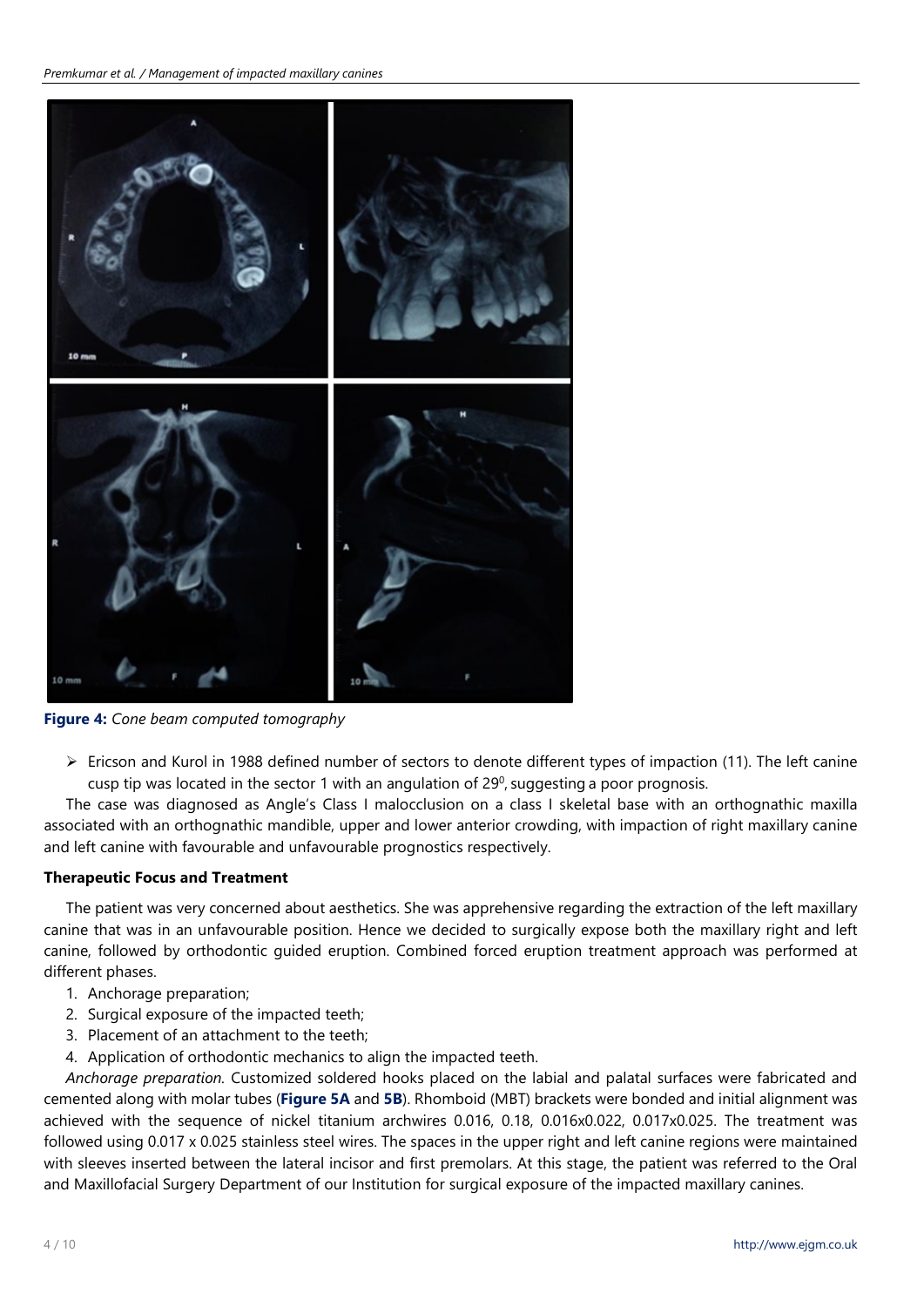

**Figure 5:** *(A and B) Customized soldered hooks*



**Figure 6:** *(A and B) Surgical exposure and orthodontic traction*

*Surgical exposure of the impacted teeth*. A closed eruption technique was used. This was due to the fact that the crown of the canines were positioned apical to the mucogingival junction, which makes inappropriate to the case the use of both excisional technique and apically positioned flap (12,13) .

*Methods for Attachment and traction.* A bracket with twisted wire ligatures was bonded to the enamel surface after the surgical exposure of the impacted teeth crown (**Figures 6A** and **6B**). The wire ligatures on the left canine were tied to the anchor hooks on the buccal and palatal aspects (**Figure 6A**). A distal and occlusal force vector was applied with weekly activation. The right canine was directly connected to the main archwire through a ligature wire (**Figure 6B**).

**Follow-up and Outcome:** Favourable clinical results were observed within 9 months from the day of initiation of treatment (**Figures 7A**, **7B**, **7C**, **7D**, **7E** and **7F**). The right maxillary canine was brought into occlusion earlier than the one on the left side (**Figure 7C**). A piggy back wire (**Figure 7D**) was placed when the left canines crown was fully visible and subsequent to the eruption of the tooth into occlusion. A 0.017 x 0.025-in Nitinol wire followed by the same size stainless steel wire were used for orthodontic mechanics. Palatal root torquing of the left canine was achieved using a soldered torquing spur (**Figure 7E**).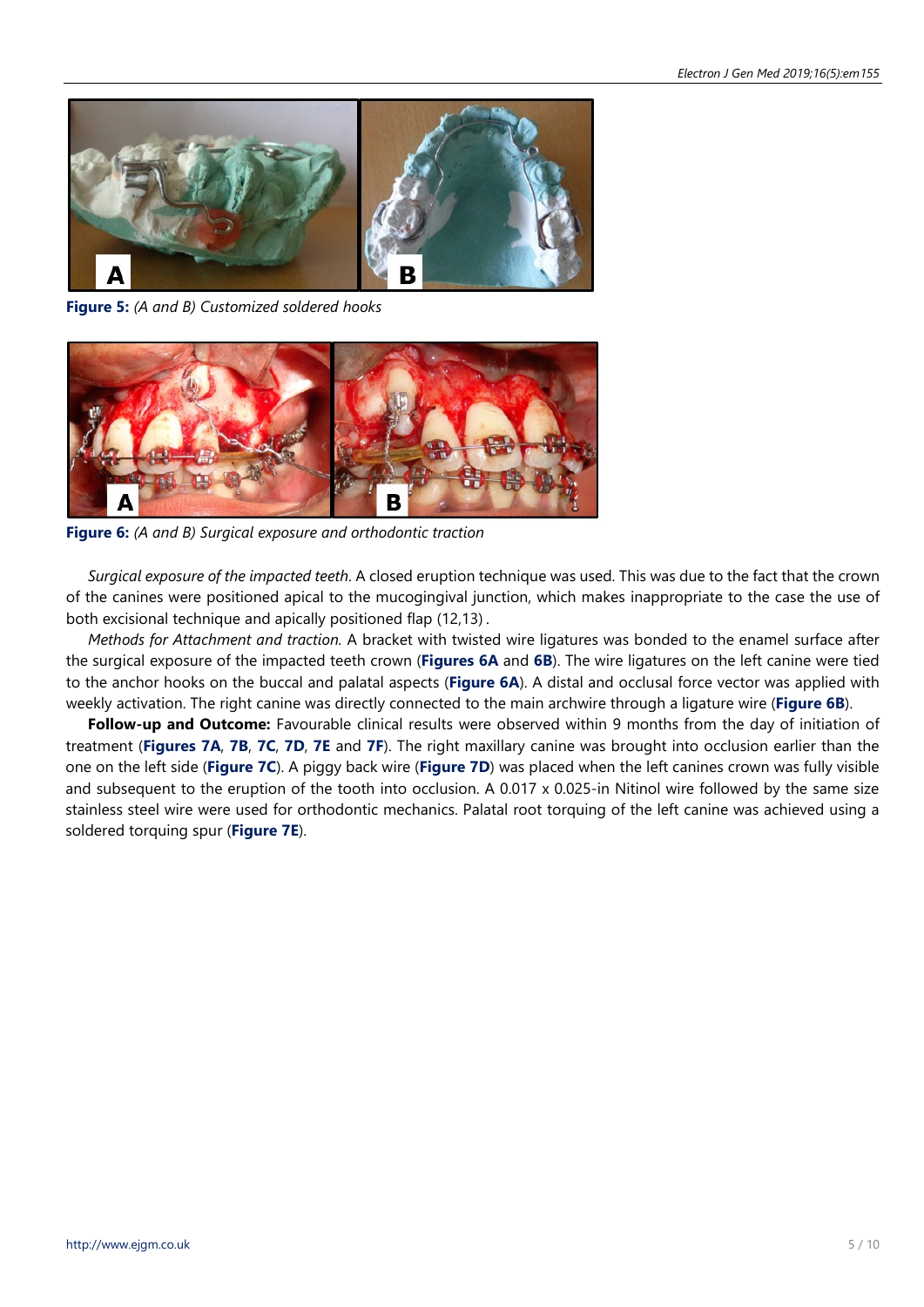

Figure 7: Orthodontic treatment sequence. (A) Right canine was moved. (B) Application of traction force on the left canine. (C) Right canine aligned in the arch. (D) The left canine was moved out of the alveolar bone. A piggyback wire was used. (E) Applying torquing forces to the left canine. (F) Left canine aligned in the arch. Improvement in gingival health can be *observed*



**Figure 8:** *Intraoral photographs. Pre-treatment*

At the end of the treatment period, a functional occlusion was observed. The clinical results included normal overjet and overbite, adequate intercuspation, nearly coincident midlines, normal maxillary and mandibular incisor proclination with class I molar relation and class I canine relation bilaterally. The patient was satisfied and the case was finalized. **Figures 8** and **9**, **10** and **11** show the radiographic and clinical changes (intraoral and extraoral) achieved with the treatment.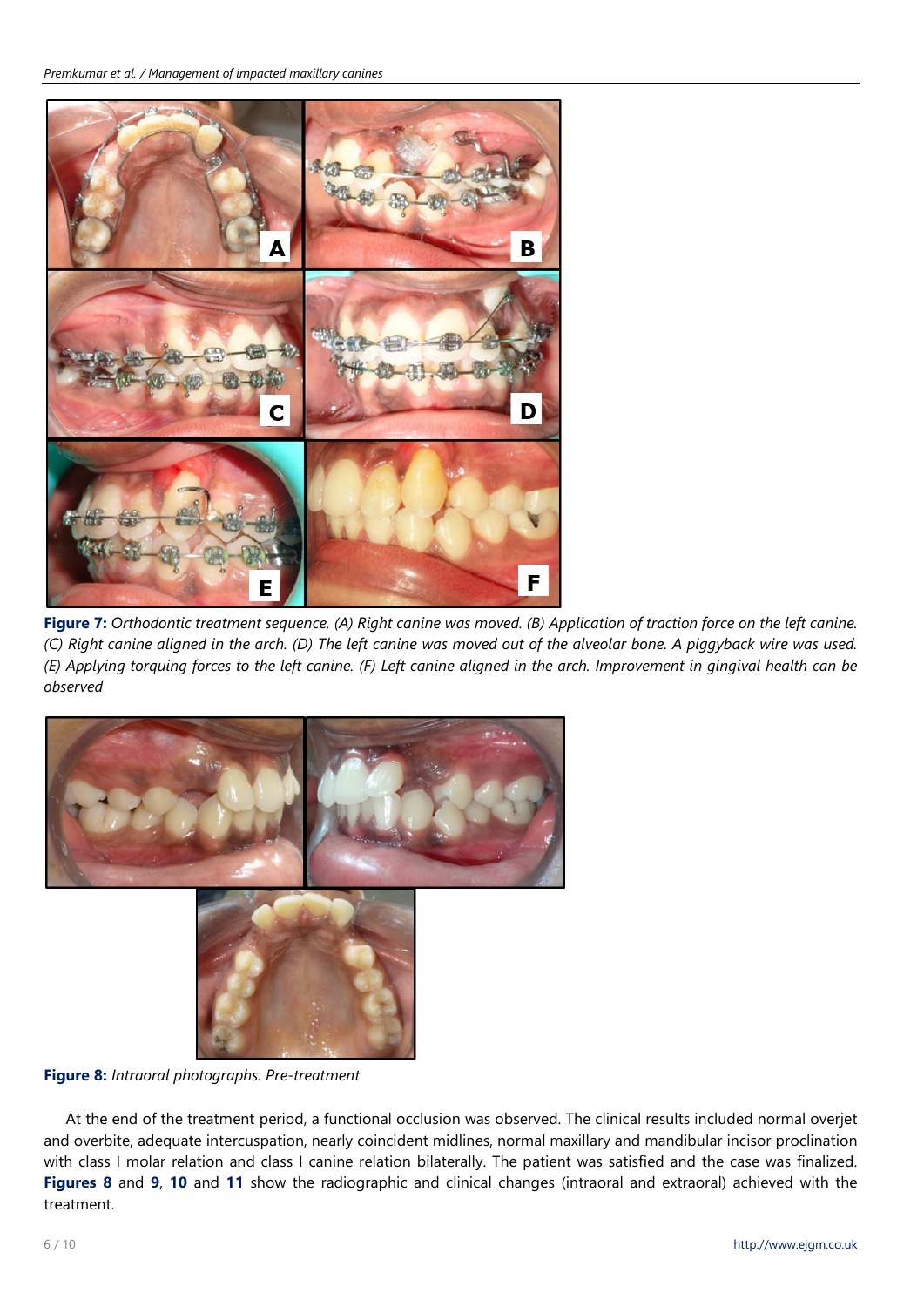



**Figure 9:** *Intraoral photographs. Post-treatment*



**Figure 10:** *Panoramic radiographs. (A, C, D and E) Pre and (B, F, G and H) post-treatment*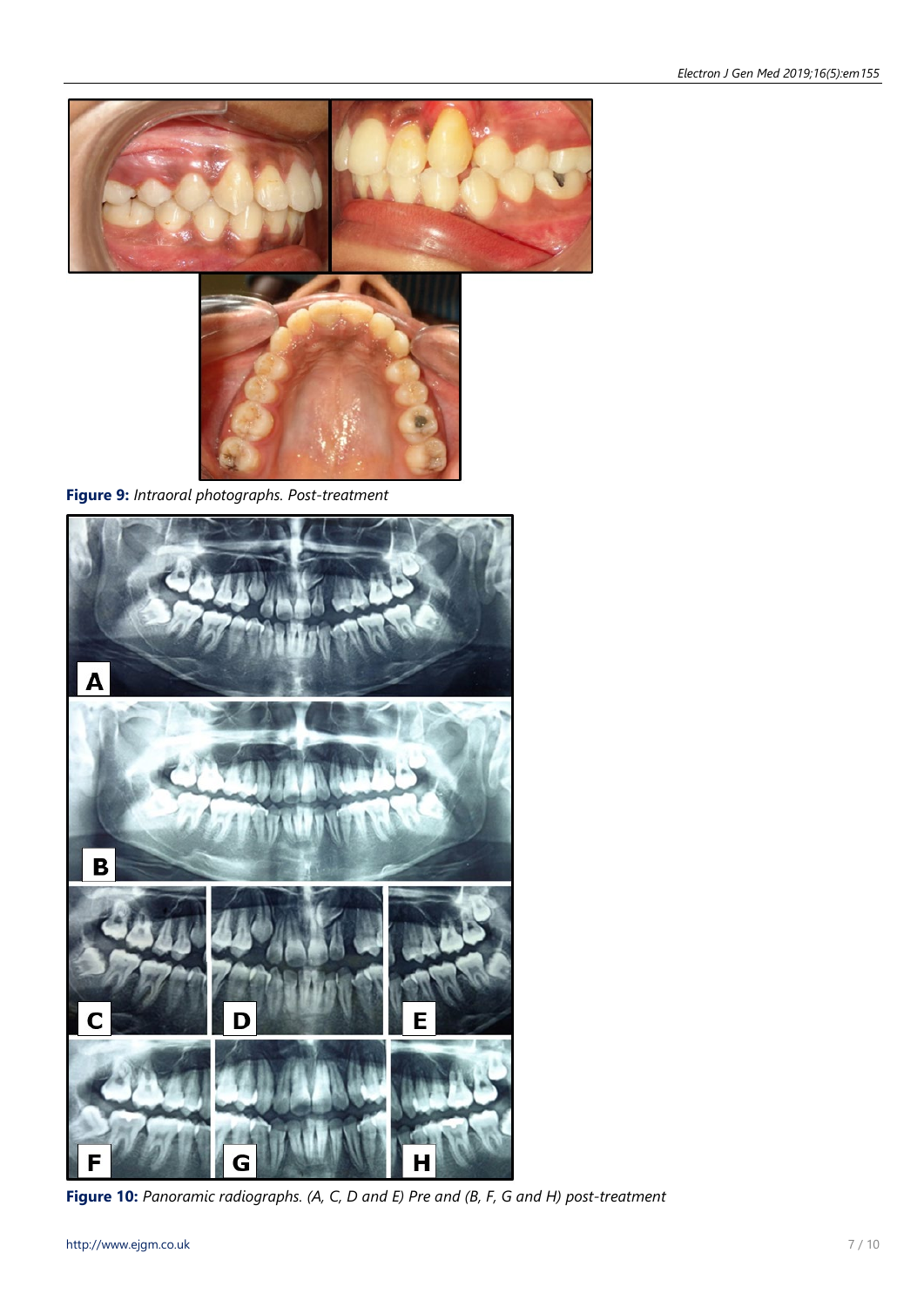

**Figure 11:** *Extraoral photographs. Comparison of (A and C) pretreatment and (B and D) post-treatment*

# **DISCUSSION**

The development of maxillary canines occurs laterally to the piriform fossa. Such teeth have the most difficult eruption path, the longest period of development and the deepest area of development (14).

According to Coulter and Richardson the maxillary canines travel almost 22 mm from 5 to 15 years of age in the three planes of space (14). It should also be noted that the tooth eruption comprises a complex and coordinated developmental process requiring a series of signalling effects between the dental follicle and osteoblast, and osteoclast cells found in the alveolar bone (15). Due to this, and their long and tortuous path of travel, maxillary canines are the most frequently impacted teeth after the third molars, with a prevalence of approximately 2% (16,17).

The etiology of impacted canines comprises a wide variety of localized, systemic, genetic and environmental reasons, ranging from delayed eruption to a complete failure of eruption (18).

In this regard, the local hard tissue obstruction, occurrence of a local pathology, departure from or disturbance of the normal development of the incisors and hereditary or genetic factors are important causes to be considered (19). Such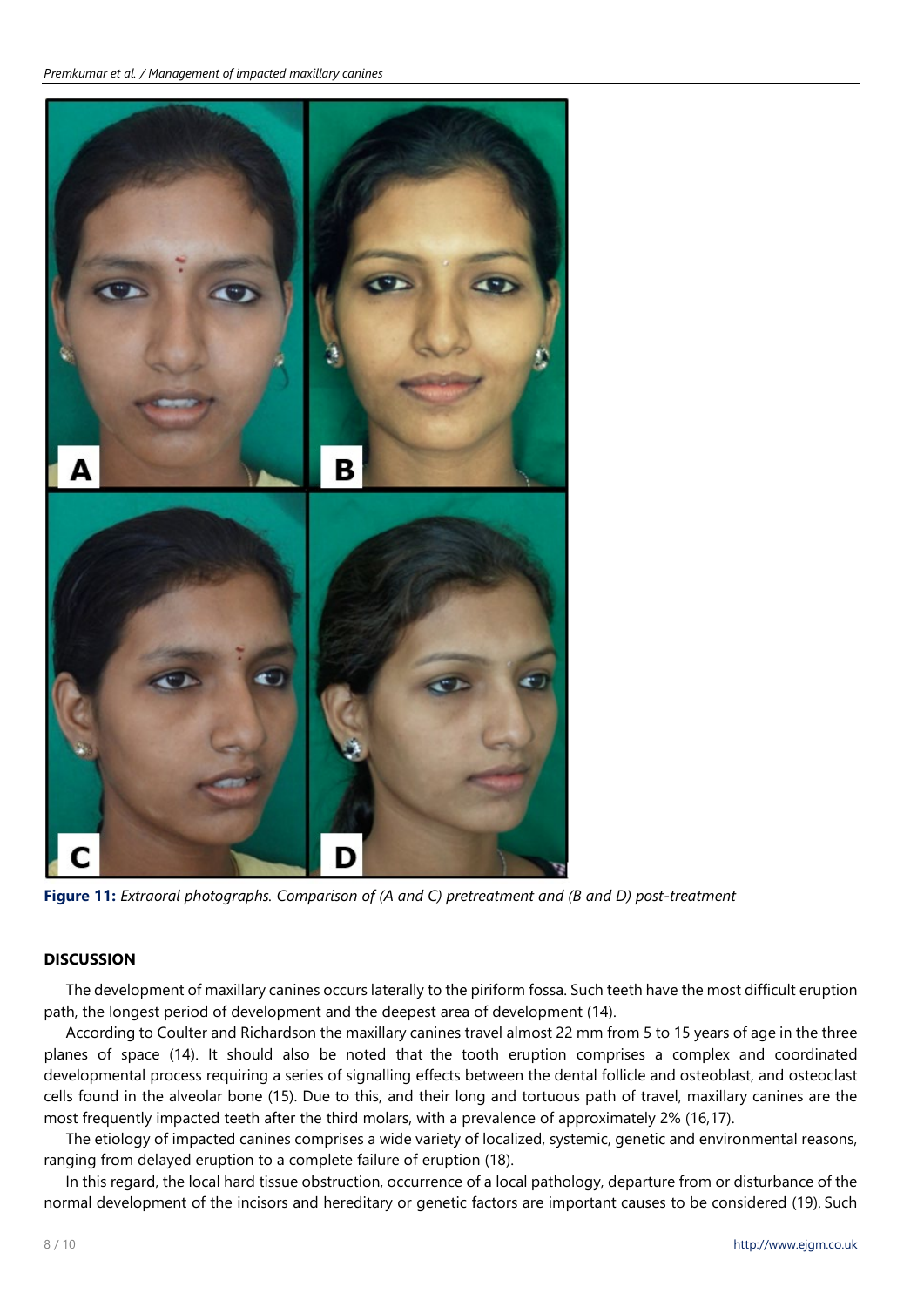causes include febrile diseases, endocrine disorders, irradiation, arch length discrepancies, prolonged retention, tooth size, early loss of the deciduous canine, supernumerary teeth, ankylosis, alveolar cleft and apical periodontitis of deciduous teeth (18).

In the present case report, important evaluations on the prognostic criteria for impacted maxillary canines like the horizontal overlap of the canine crown over the lateral incisor, vertical height of the canine crown, canine angulation to the midline, position of the canine root apex and sector analysis, were carried out (**Figures 3** and **4**). The only favourable prognostic factor identified in our patient was the correct position of the canine root apex. Considering this finding, we decided not to extract the left canine and the orthodontic guided eruption was the method of choice for this case. Moreover, given that the treatment of an impacted maxillary canine is not completed merely with its orthodontic alignment (20), the treatment followed was: alignment and levelling, anchorage preparation, surgical exposure with closed eruption technique, bonding of attachment, traction force application, and final detailing.

Another relevant point is that the final periodontal health is essential to evaluate the success of therapy for impacted maxillary canines (20). In our patient, the periodontal health in the left maxillary canine region was restored after orthodontic treatment with use of periodontal therapy.

The overall combined treatment performed in our Institution was divided into five phases. We believe that these steps should be indispensable for successful treatment of many cases of impacted maxillary canines.

- Phase 1: Initial orthodontic treatment aimed at maintaining the space on the maxillary arch and alignment and levelling by means of fixed appliance therapy.
- Phase 2: Use of customized soldered anchorage preparation and a rectangular stabilization arch to obtain adequate anchorage and maintain sufficient space in the dental arch.
- Phase 3: Surgical exposure and orthodontic traction of the impacted maxillary canine towards the center of the alveolar ridge.
- Phase 4: Final orthodontic treatment to align the impacted tooth in the maxillary arch.
- Phase 5: Periodontal treatment after orthodontic therapy to restore the periodontal health.

# **FINAL CONSIDERATION**

Impacted maxillary canines are frequently encountered and it is important for dental surgeons to be aware of the different techniques available for management of these teeth. Moreover, the extraction of impacted maxillary canines should not be the first choice in the majority of cases. In this regard, a successful management is, undoubtedly, of great importance for both related aesthetic and functional aspects.

# **Patient Consent**

The patient has provided written informed consent.

# **REFERENCES**

- 1. Walters H. Lower third molar treatment. Br Dent J. 1997;182(6):207. <https://doi.org/10.1038/sj.bdj.4809347> PMid:9115836
- 2. Bishara SE. Clinical management of impacted maxillary canines. Semin Orthod. 1998; 4(2):87–98. [https://doi.org/10.1016/S1073-8746\(98\)80006-6](https://doi.org/10.1016/S1073-8746(98)80006-6)
- 3. Sajnani AK, King NM. Complications associated with the occurrence and treatment of impacted maxillary canines. Singapore Dent J. 2014;35:53-7. <https://doi.org/10.1016/j.sdj.2014.07.001> PMid:25496586
- 4. Sinavarat P, Anunmana C, Hossain S. The relationship of maxillary canines to the facial anatomical landmarks in a group of Thai people. J Adv Prosthodont. 2013; 5(4):369-73. <https://doi.org/10.4047/jap.2013.5.4.369> PMid:24353872 PMCid:PMC3865189
- 5. Seehra J, Yaqoob O, Patel S, et al. National clinical guidelines for the management of unerupted maxillary incisors in children. Br Dent J. 2018; 224(10):779-85. <https://doi.org/10.1038/sj.bdj.2018.361> PMid:29795486
- 6. Spuntarelli M, Cecchetti F, Arcuri L, et al. Combined orthodontic-surgical approach in the treatment of impacted maxillary canines: three clinical cases. Oral Implantol (Rome). 2016; 8(2-3):63-7.
- 7. Raghav P, Singh K, Munish Reddy C, Joshi D, Jain S. Treatment of maxillary impacted canine using ballista spring and orthodontic wire traction. Int J Clin Pediatr Dent. 2017; 10(3):313-7. [https://doi.org/10.5005/jp-journals-](https://doi.org/10.5005/jp-journals-10005-1457)[10005-1457](https://doi.org/10.5005/jp-journals-10005-1457) PMid:29104396 PMCid:PMC5661050